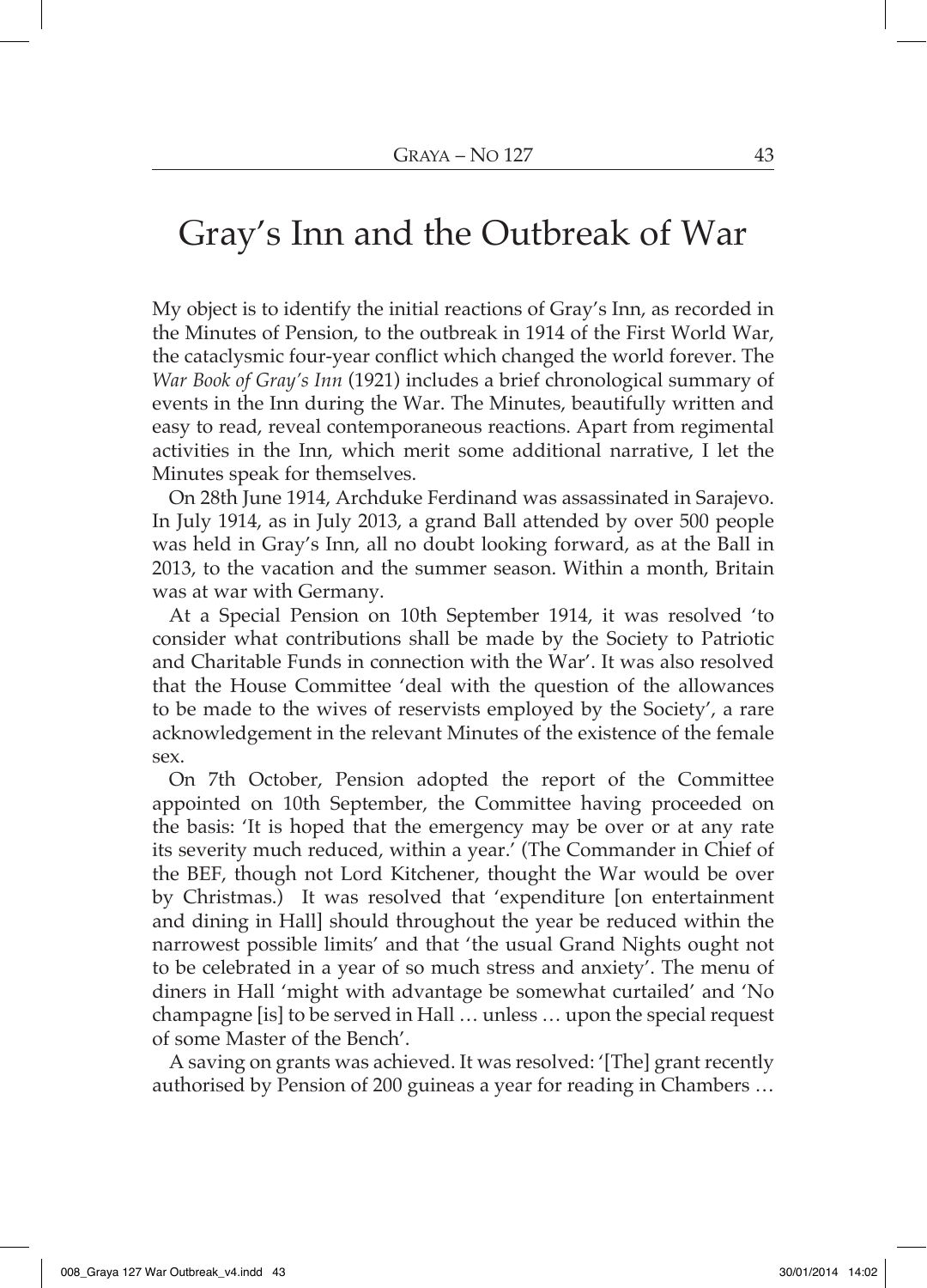should be suspended during the coming year. Apart from the money saving ... it would be most unfair on the public-spirited young men students of the Society, who have gone to the Front, that those prizes should be given to other men who have displayed less public spirit or who at any rate, for some reason or other, are less capable of serving their country.'

It was recorded that 'no fewer than 81 members of the Society are serving with the military and naval forces of the country. It is recommended that their names be screened in Hall and placed on the Chapel door and that they be allowed absent Commons'. That was followed by a decision on 21st October that Pension may 'dispense with the keeping of any terms by any student who shall be or shall have been unable to keep such terms by reason of his being a member of the Forces of the Crown or otherwise engaged in connection with the War'. Later, on 21st April 1915, it was decided that a Hospital Orderly in Serbia should receive the 'same consideration in the matter of terms as those serving with His Majesty's Forces'.

Substantial building work in Gray's Inn Place and on the restoration of the cellars was authorised 'from a desire to aid in the present emergency by providing employment'. The predicted unemployment in the building trade did not occur and the work did not proceed.

Staff reaction is recorded in the Minutes for 21st October: 'The officers and servants of the Society have of their own accord made an arrangement under which they will contribute month by month an agreed proportion of their salaries and wages to one or other of the patriotic funds during the period of the War. It should be understood that the movement was not initiated by the Bench.' The contribution was to vary from 5% to  $2^{1/2}$ % 'in the case of employees who are paid a comparatively small weekly wage'.

It was resolved that Advocates of the Belgian Bar resident in this country owing to the War be admitted to luncheon in Hall and to the Library and Common Room. That arrangement persisted for over two years.

Wynford Barrow applied for the return of a portion of the deposit he had paid to the Inn: 'he has obtained a Commission with a Cavalry Regiment and hopes to proceed to France very shortly. He intends to spend the money in question on the purchase of equipment.' A refund of £30 was granted. Regimental records confirm that Barrow served in the field with the Deccan Horse, the Indian Army Regiment which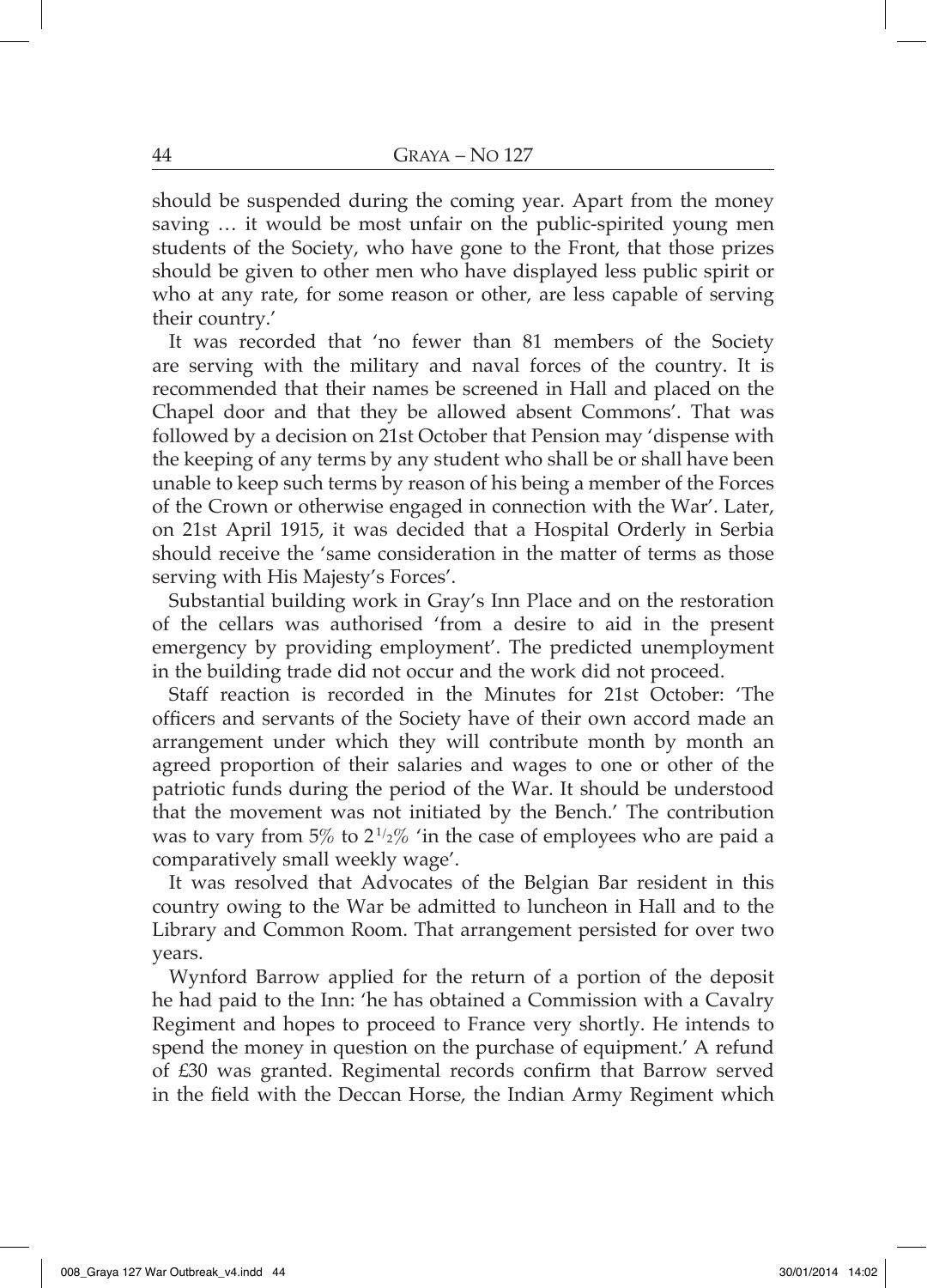famously conducted a cavalry charge at High Wood on the Somme on 14th July 1916. He survived the War.

On 17th November 1914, it was resolved that 'the usual Call Night allowance of wine other than champagne be served in Hall tonight' and on 25th November that '£50 be donated to the Mayor of Holborn's fund to provide Christmas relief to necessitous persons in the Borough who might otherwise fail to receive their usual Christmas relief on account of the War'.

The need for precautions 'to deal with fires which might arise in the Inn as a result of any raid by air on London during the War' was recognised and it was agreed to pay for bringing an additional high pressure branch water main into the Inn. It was recorded that 14 resident tenants had expressed their willingness in the event of fire to place themselves at the disposal of the Head Porter and, on 25th November, thanks were expressed 'to those gentlemen who have consented to act as Special Constables and as an Emergency Fire Brigade'. (Bombs later fell in the Inn on 8th September and 20th October 1915, though without the devastating effect of those in a later war.)

On 16th December, expenditure of £25 from the funds of the Common Room Committee was approved for 'providing a present for each Member of the Society now serving with His Majesty's Forces'. Contributions were made to Patriotic Funds in the early months of the War. These included contributions to the YMCA (Territorial Corps Department) towards the cost of erecting shelters for the Troops in the Territorial Camps (150 guineas), the Officers Training Corps 'composed very largely of members of the four Inns and that Corps is at the present time adding largely to the Corps of Officers', the Officers' Family Fund (500 guineas), the Professional Classes War Relief Fund (100 guineas), Special Nursing Homes for Officers (100 guineas), The Soldiers and Sailors Help Society (100 guineas) and Newspapers for the Fleet Fund  $(10 \text{ guineas}).$ 

Disciplinary issues were not put aside. It having previously been ruled that bank clerks were persons engaged in trade, Charles Hellyer Hodge was, on 11th November 1914, deemed eligible for Call in the special circumstance that he had been admitted before the ruling and subject to an undertaking 'not to practise while he remains a bank clerk'. Employment of Frances Batt as a shell turner was held not to impose any obstacle to his Call to the Bar. In early 1915, a student was severely reprimanded for 'presenting himself for Call without wearing evening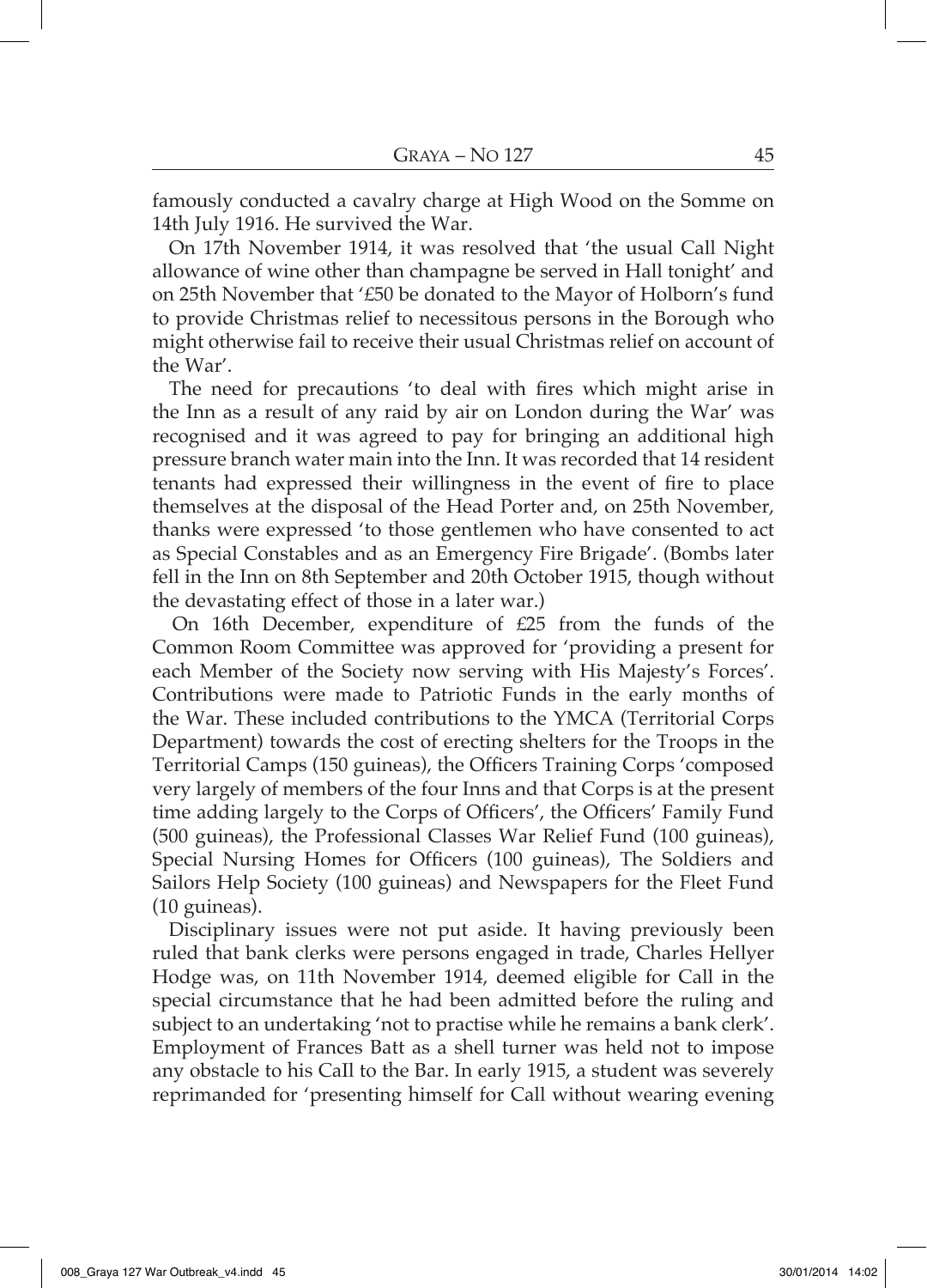dress'. He was called before a subsequent Pension and, having shown 'deep contrition', was Called but with some loss of precedence.

In early 1915, the War was still expected to be short. On 17th February, reference was made to 'Awards amounting to £420 awarded to five members of the Society': 'four of these gentlemen have since enlisted or received Commissions and accordingly their awards have not been paid. If they return to the profession these sums will no doubt become due at some time during this year or next.'

## The military presence

Following a speech by Mr Lloyd George on 16th September 1914, Master Ivor Bowen KC played a prominent part in raising the 1st London Welsh (15th Battalion Royal Welsh Fusiliers) for training in the Inn. There was a precedent: the St Andrew's and St George's Volunteer Corps and the Loyal North Briton Volunteers were granted permission to use the Gardens as a drill-ground in 1803 (Pension Minutes, 23rd November 1803). The early wartime minutes are thin on the subject but, on 25th November 1914, it was reported that, on 29th November, the Officer Commanding and the other officers of the Battalion 'will attend Morning Service in the Chapel'. It was resolved that 'Officers be invited to Luncheon with the Masters of the Bench in Hall after Service'.

On 16th December, before Pension, the Officers of the Battalion 'presented to the Society a piece of plate in the form of a silver dragon'. An address was presented by the Officers and organising committee. They 'wished to place upon record their sincere appreciation of the valuable assistance of the Treasurer [Master Atkin] and Masters of the Bench by placing spacious headquarters at the Committee's disposal for the raising of the Unit and by cheerfully granting the use of the historic Gardens and the ancient Squares of the Inn for the drilling and exercise of the Battalion ... one of the most cherished recollections of the Regiment will ever be that its inception was so closely associated with this Ancient and Honourable Society'.

The Battalion proceeded to North Wales in early 1915 and, later in the year, to France where it fought on the Somme and in Flanders. It was praised by Field-Marshal Haig for its successful engagement with a German Guards Division on 31st July 1917. Casualties were heavy and included the poet Ellis Evans (Hedd Wyn). Pension Minutes for October 1917 record that the Commanding Officer was presenting to the Benchers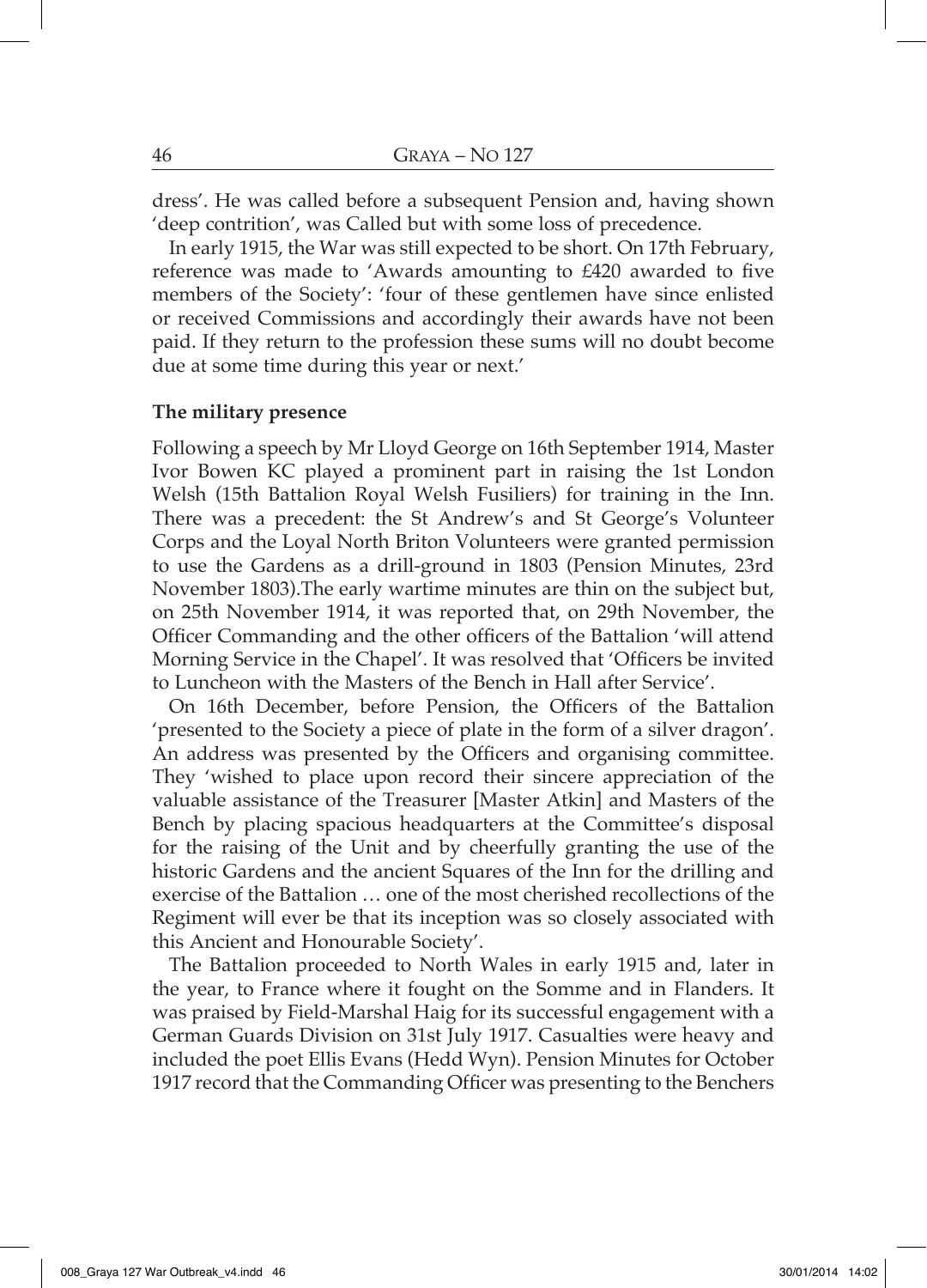of Gray's Inn a trench mortar captured by the Battalion at Pilcheur. The Under-Treasurer had acknowledged receipt of the letter from the Battalion and it was ordered that 'any further acknowledgement be deferred until the trench mortar arrives'. (Enquiries have so far failed to trace the weapon. I suspect it never arrived.)

A second Battalion (18th Battalion Royal Welsh Fusiliers) followed, proceeding to North Wales in 1916, and thereafter a Reserve, or Depot, Battalion was maintained at the Inn supplying drafts to the other Battalions and commanded by temporary Lt Col Bowen. The Battalions' war memorial is on the Chapel wall in Gray's Inn Square, now fronted by the Andy Birchall memorial bench.

The silver dragon remains in the silver vault, though the photograph which for years accompanied it is at present missing. A different photograph can be seen in the War Book. Master Bowen was at the same time Recorder successively of Merthyr Tydfil and Swansea and became County Court Judge for Mid Wales in 1918. He was Treasurer of the Inn in 1923.

The London Welsh were not alone in the Inn. It was resolved, on 7th October 1914, that 'so far as may be possible, the Society's premises may be placed at the disposal of the authorities for the purposes of National Defence'. Pension granted a request for about 160 men formed from the Solicitors' Law Stationery Society, as part of the Central Volunteer Training Corps, to drill in Gray's Inn Square on three days a week between 7.30 and 8.30 pm. As early as 17th February 1915, a 'great deal of grass' had been killed by the above military activities and the cost of replanting was put at £55.



The silver dragon photographed on a recent outing.

Following encouragement from Pension, a meeting was convened by the Mayor of Holborn on 21st January 1915 to establish a Volunteer Training Corps, Holborn Battalion. The meeting was addressed by Sir Arthur Conan Doyle and he and the Mayor were invited to dine at the Bench table after the meeting. The Battalion, in which members of the